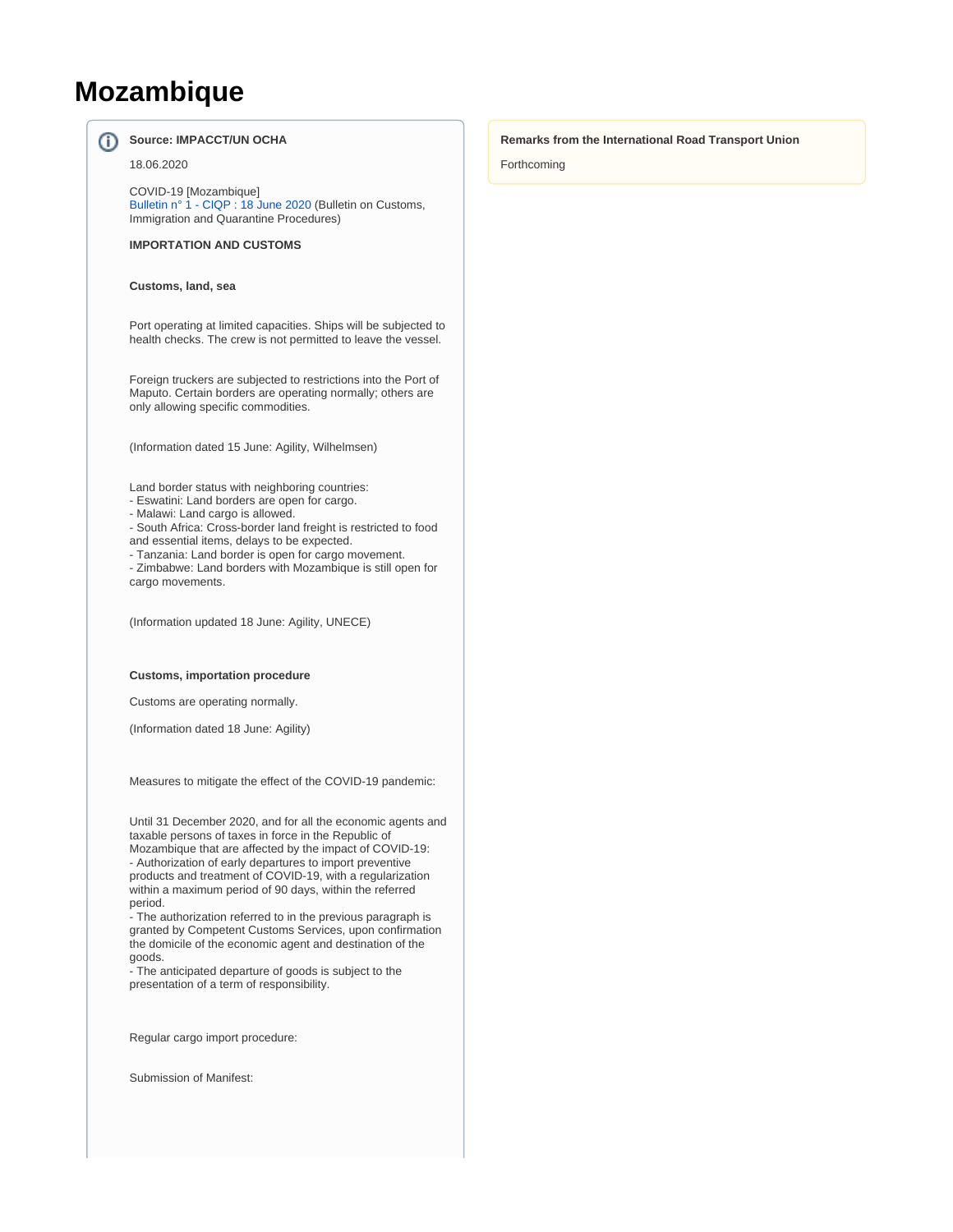- Sea / Air: The shipping / airport agent submits the cargo manifest to the Customs.

- Road / Rail: Until the goods arrive at the entry border, the dispatcher submits the cargo memorandum to Customs, indicating the entrance border and the customs clearance office.

Arrival of the goods and verification of the memo

- The entry border officer checks the information contained in the documentation submitted by the driver with that declared in the memo submitted via the system.

- Compliance is verified, the officer adds the details of the means of transport and goods.

NB: In case of non-compliance, the dispatcher must correct and submit the memo.

- The manager confirms the arrival of the means of transport, in the system, prints the memo, signs, stamps and delivers it to the driver.

- The driver follows the route to the exit office.

Creation and Submission of the Declaration

- The declarant submits the declaration and makes the payment at the bank.

Customs Clearance and Registration Assignment

- The verifier processes the declaration and issues a questionnaire requesting the dispatcher print and take the single document (DU), the attachments, and the Entry filled to Customs.

- Management visualizes the DU, stamps all documents, signs the Entry and submits to INAV to obtain registration.

 - The verifier inserts the registration number assigned by INAV into the declaration.

- The Registration Control (Scanner) officer attaches the Entry to the DU.

- The declaration continues to run normally for the remaining stages.

(Information dated 27 April: Government of Mozambique and Tax Revenue Authority)

\_\_\_\_\_\_\_\_\_\_\_\_\_\_\_\_\_\_\_\_\_\_\_\_\_\_\_\_\_\_\_\_\_\_\_\_\_\_\_\_\_\_\_\_\_\_\_\_\_

27.04.2020

[COVID-19 - Official Publication of the Republic of](https://wiki.unece.org/download/attachments/101548987/101396_Mozambique%20-%20Facilidades-aduaneiras-e-fiscais-com-vista-a-mitigar-os-efeitos-econ%C3%83%C2%B3micos-da-COVID-19.pdf?version=1&modificationDate=1594999907062&api=v2)  [Mozambique: Decree nr. 23/2020 \(27 April 2020\)](https://wiki.unece.org/download/attachments/101548987/101396_Mozambique%20-%20Facilidades-aduaneiras-e-fiscais-com-vista-a-mitigar-os-efeitos-econ%C3%83%C2%B3micos-da-COVID-19.pdf?version=1&modificationDate=1594999907062&api=v2)